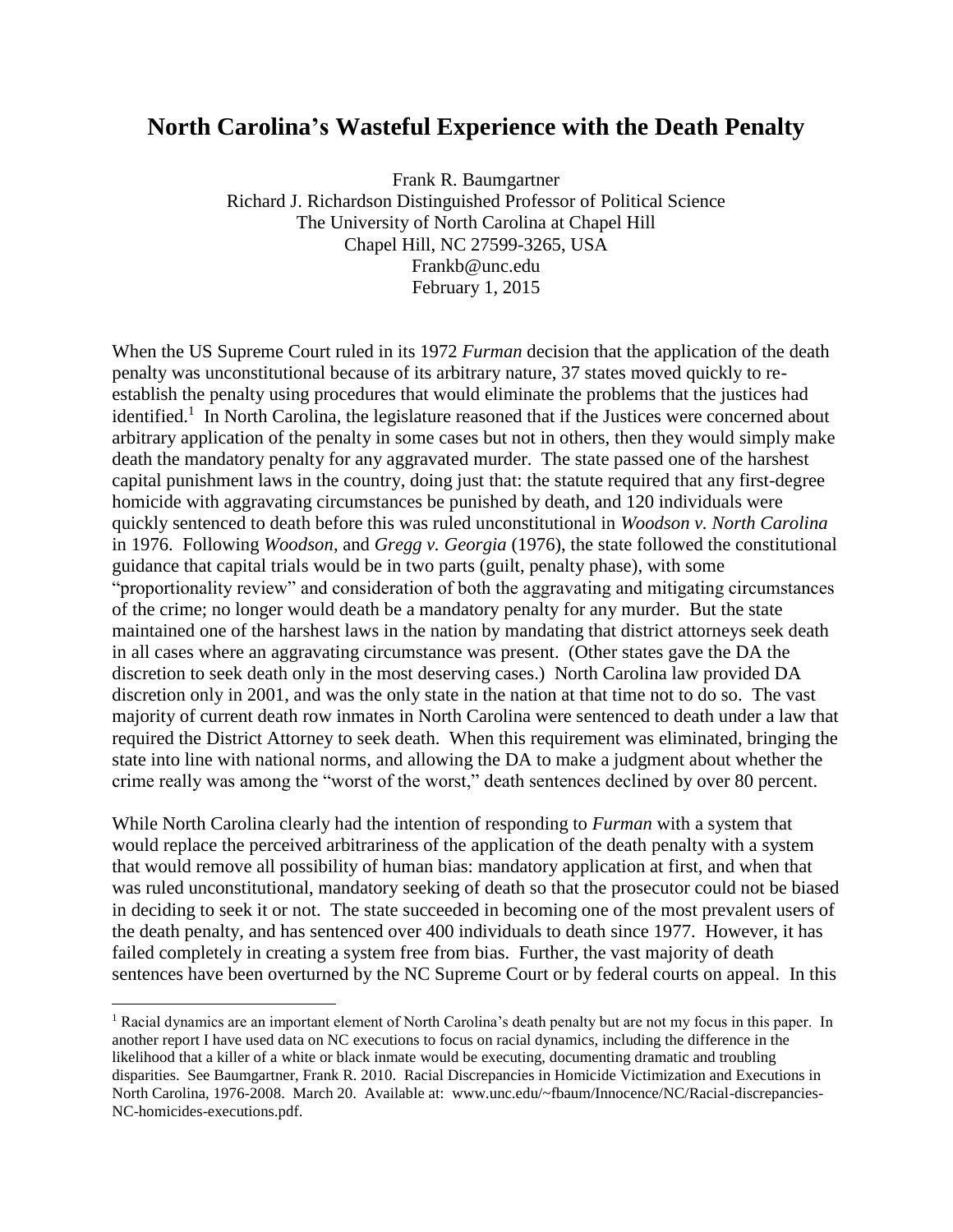report I review official statistics from the NC Department of Corrections concerning each inmate sentenced to death in the modern era (that is, since January 1, 1977).

Table 1 shows the disposition of every North Carolina death sentence. Seventy-one percent of all death sentences imposed in the modern era in North Carolina have subsequently been overturned on appeal. Only 17 percent of death sentences have led to executions. Many more have been released from death row after a second trial reversed their death sentence (176) than are currently on death row (150). Eight individuals (five percent of all those sentenced to death) have subsequently been found not guilty and have walked free, often after many years in prison. (Most recently, Henry McCollum was exonerated after almost 30 years on death row; he was innocent of the crime that put him there.) Table 1 shows the gender and racial characteristics of these men and women as well as the final disposition of their cases. Data come from official NC Department of Corrections records as posted on their website.<sup>2</sup>

| Tuote It Dhopooliton of Death Row Capes in Fighth Caronina, 1977 |      |        |       |              |          |       |
|------------------------------------------------------------------|------|--------|-------|--------------|----------|-------|
| Disposition                                                      | Male | Female | White | <b>Black</b> | Other    | Total |
| Ever sentenced to death                                          | 389  | 12     | 178   | 195          | 28       | 401   |
| Currently serving on death row                                   | 148  | 2      | 61    | 77           | 12       | 150   |
| Removed to jail pending outcome of new trial                     | 2    | O      |       |              | $\theta$ |       |
| Subtotal: Final decisions made                                   | 239  | 10     | 116   | 117          | 16       | 249   |
| Of these cases with decisions made:                              |      |        |       |              |          |       |
| Sentence commuted by Governor                                    |      | 0      | 0     |              |          |       |
| Found not guilty in subsequent trial                             | 8    | 0      | 3     |              | $\Omega$ | 8     |
| Resentenced to a sentence less than life                         | 10   | 0      | 4     | 5            |          | 10    |
| Resentenced to life in prison                                    | 144  | 9      | 66    | 77           | 10       | 153   |
| Died in prison of natural causes                                 | 24   | 0      | 11    | 11           | 2        | 24    |
| Suicide in prison                                                | 6    | 0      |       |              | $\Omega$ | 6     |
| Executed                                                         | 42   |        | 27    | 14           | 2        | 43    |

|  |  |  |  | Table 1. Disposition of Death Row Cases in North Carolina, 1977–2014. |  |
|--|--|--|--|-----------------------------------------------------------------------|--|
|--|--|--|--|-----------------------------------------------------------------------|--|

## **Calculating Rates of Reversal**

After a sentence of death, appeals continue and new trials are often ordered on the basis of appellate findings of flaws in the original trials of guilt or the separate penalty phase. In capital cases, but not following non-capital convictions, appeals are automatic. If the NC Supreme or appellate courts do not reverse the decision, federal court review is also required before any sentence can be carried out. These direct reviews, of course, dramatically add to the expense of the death penalty and to the delays associated with any eventual execution, as they typically take several years to complete. But they are also instructive because of the very high rates at which they lead to reversal.

 $\overline{a}$ <sup>2</sup> Source for inmates currently on death row:

[http://www.doc.state.nc.us/dop/deathpenalty/deathrow.htm.](http://www.doc.state.nc.us/dop/deathpenalty/deathrow.htm) Source for inmates removed from death row: [http://www.doc.state.nc.us/dop/deathpenalty/removed.htm.](http://www.doc.state.nc.us/dop/deathpenalty/removed.htm) Both were downloaded in January 2015 and when combined reflect information on every inmate sentenced to death from 1977 through 2014.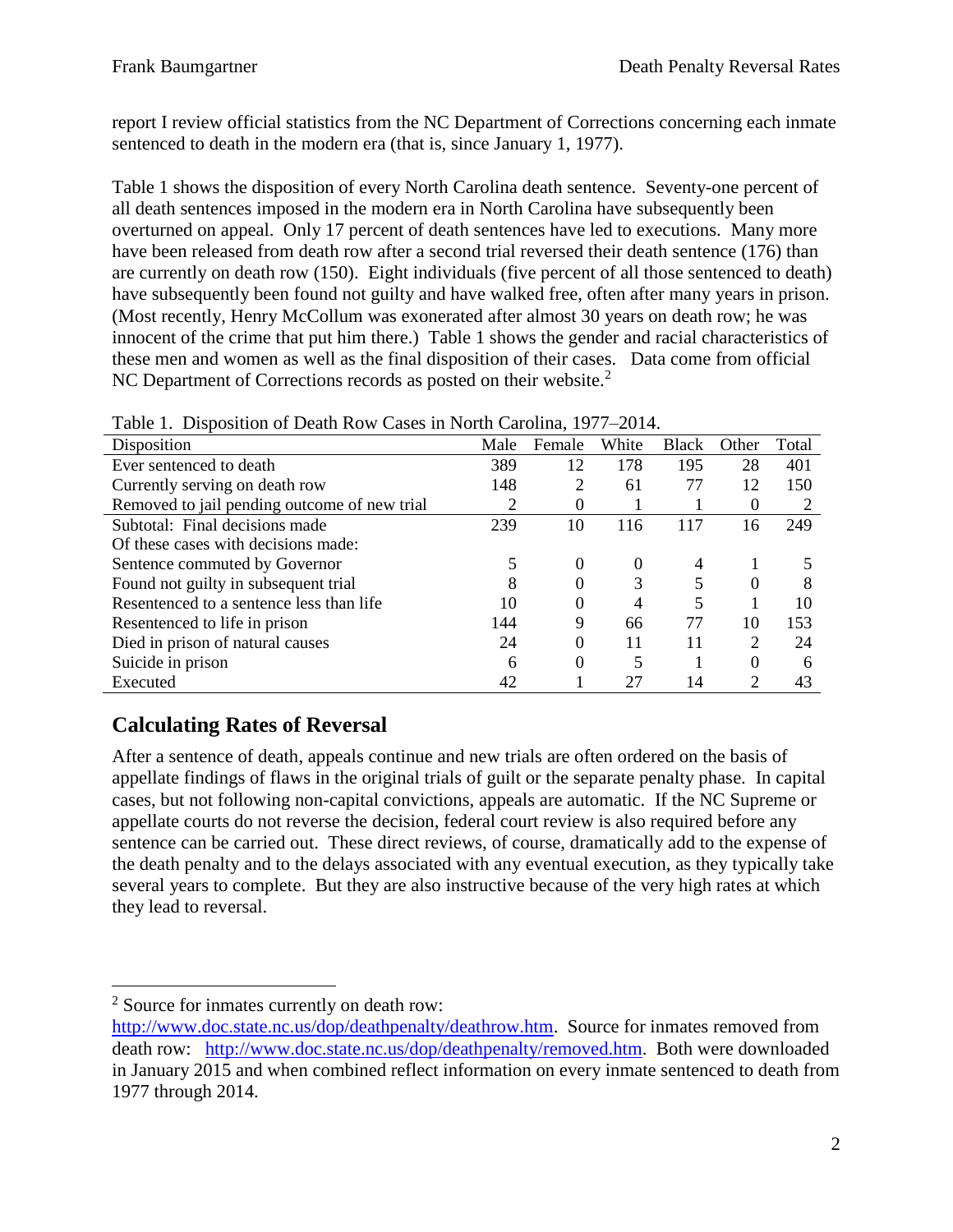Of the 401 inmates who have been sentenced to death in North Carolina, 150 remain on death row and two await new trials. (Those two individuals may or may not return to death row depending on the results of their pending trials.) That leaves 249 cases where final decisions have been made. Of this group, Table 1 shows that 43 have been executed, 30 have died in prison (either by suicide or natural causes), and that the vast majority have had their sentences reduced. Table 2 presents these cases as a percentage of the 249 cases in which final judicial dispositions have been made.

| Disposition                                  | Male | Female | White | <b>Black</b> | Other | Total |
|----------------------------------------------|------|--------|-------|--------------|-------|-------|
| Sentence commuted by Governor                |      |        | O     |              | 6     |       |
| Found not guilty in subsequent trial         |      |        |       | 4            | 0     |       |
| Resentenced to a sentence less than life     |      |        |       | 4            | h     |       |
| Resentenced to life in prison                | 60   | 90     | 57    | 65           | 62    | 61    |
| Died in prison of natural causes             | 10   |        |       | 9            | 13    | 10    |
| Suicide in prison                            |      |        |       |              | 0     |       |
| Executed                                     | 18   | 10     | 23    | 12           | 13    |       |
| Total %                                      | 100  | 100    | 100   | 100          | 100   | 100   |
| Total Cases with final outcomes from Table 1 | 239  | 10     | 116   | 117          | 16    | 249   |
| Rate of death penalty reversals              |      | 90     | 63    | 78           | 75    | 71    |

Table 2. Dispositions as a Percent of Cases with Final Outcomes

Note: Reversals include the first four categories: commuted, found not guilty, resentenced to life, resentenced to less than life. Cases not reversed include executions and other deaths. Percentages do not include those remaining on death row or removed to jail pending a new trial.

So far in the history of the modern use of the death penalty in North Carolina, and not counting those cases where the inmates remain on death row and we cannot therefore assess what the final outcome of their appeals may be, execution follows a death sentence only 17 percent of the time. By far the most likely outcome of a death sentence is a subsequent trial or plea arrangement ending in a sentence of life in prison. Seventy-one percent of death sentences are overturned.

The largest study reporting on rates at which death sentences are overturned, conducted by James Liebman, Jeffrey Fagan, and Valerie West and covering 23 years of data in all available states, found a rate of 68 percent of reversal.<sup>3</sup> This is virtually identical to what is found here: Those subsequently found not guilty or resentenced to a penalty of life or less than life in prison, from Table 2, comprise 71 percent of the total cases.

A recent study by Phil Cook reviewing the cost of the death penalty in North Carolina suggested that the state could save \$11 million per year by doing away with the punishment.<sup>4</sup> Recognizing that just 17 percent of those sentenced to death are likely to be executed helps explain why the

<sup>3</sup> James S. Liebman, Jeffrey Fagan, and Valerie West, Error Rates in Capital Cases, 1973*–*1995. Columbia University Law School, June 12, 2000. Available from: [http://www2.law.columbia.edu/instructionalservices/liebman/liebman\\_final.pdf.](http://www2.law.columbia.edu/instructionalservices/liebman/liebman_final.pdf)

<sup>4</sup> Philip J. Cook, Potential Savings from Abolition of the Death Penalty in North Carolina. *American Law and Economics Review* 10 (December 11, 2009): 1*–*32.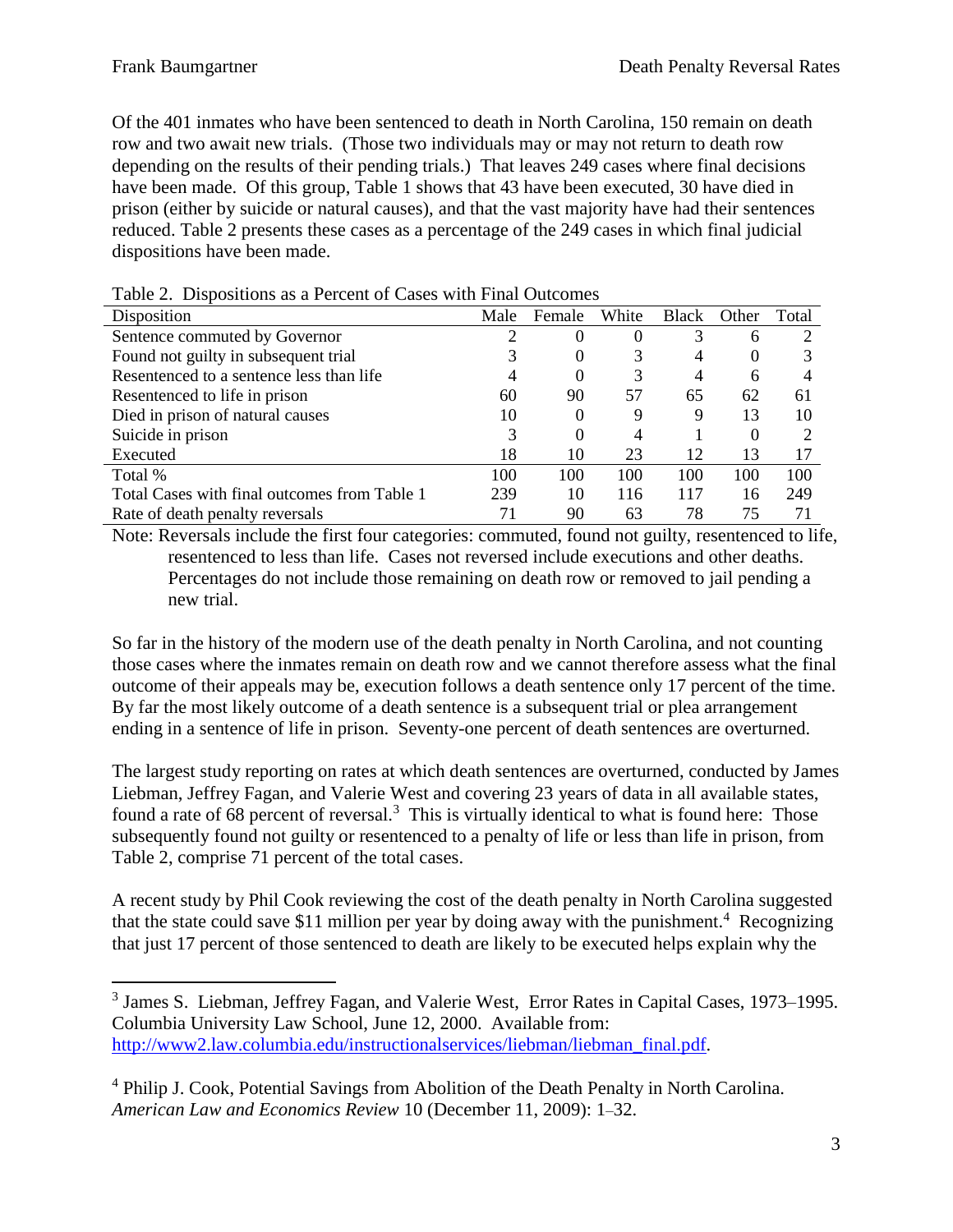system is so expensive. Capital trials are much more expensive than non-capital trials because they last longer, they include an entirely separate penalty phase, they involve mandatory direct review to state or federal courts, and the stakes are higher in general. Prosecutors devote more resources to them, using more experts, demanding greater assistance from law enforcement and the state crime lab. Juries must go through more extensive screening (with higher numbers of peremptory challenges and "death qualification" making them less representative of the communities). Judges allow the trials to last longer, of course, since a life is on the line. Required appeals go on for years. And defense costs are greater as well. A recent study assessing the experience in the state of Washington showed that capital trials, compared to aggravated first-degree murder trials, had significantly greater costs for: jail, defense, prosecution, court, and appeals, and that these were not counter-balanced by the lower costs for post-conviction incarceration. Overall, this study, based on a review of costs in 147 aggravated first-degree murder trials (some of which proceeded capitally) and found a 40 to 50 percent increase in cost, per capital case: \$1,152,808 in 2014 dollars.<sup>5</sup> The Washington study also found that, of 33 death sentences, 24 had completed appellate review, leading to 5 executions and 18 reversals—a 75 percent reversal rate, almost identical to that in North Carolina. By contrast, the study listed 298 non-capital cases of which 201 were reviewed by appellate courts, and 15 were reversed. So the reversal rate was 7.5% in non-capital cases and 75% in capital ones (see Collins et al. 2015, pp. 69-70). Thus, the most recent and comprehensive study in a state with a reversal rate similar to North Carolina's found that over a million dollars are spent, per trial, seeking death sentences that, even if imposed, are highly unlikely ever to be carried out. North Carolina is in a similar situation, with high costs for each capital trial, and only 17 percent of the sentences actually carried out.

The process is wasteful in another way as well: it leads the family members of the victims of murders with a false assurance that an execution will of course follow a death sentence. But if the vast majority of death sentences are in fact overturned, this would seem to produce needless torment associated with the possibility—in fact, the great likelihood—of reversal. Prosecutors, judges, and other professionals involved in the process are aware of the general fact that most death sentences are eventually overturned, but family members are not likely to know this. Even those within the criminal justice system may not realize that, like it or not, the reversal rate is almost three-quarters of all cases. In today's system, death is neither swift nor certain; in fact, it remains highly unlikely even for those condemned. It is hard to know what a family member might prefer in the case of their loved one's murder. But few would likely be happy with a process that leads to an initial death sentence, then its reversal. The odds of subsequent reversal (71 percent) are, in fact, more than four times higher than the odds of execution (17 percent).

Why are rates of reversal so high? One reason is related to the substantial procedural errors that plague highly emotional capital trials. Trivial errors or slight imperfections in initial trials are not sufficient for appellate judges to reverse a lower court's judgment of death. Only substantial errors can cause a reversal. Perhaps the most surprising element about the high rate of reversal

<sup>5</sup> Collins, Peter A., Robert C. Boruchowitz, Matthew J. Hickman, Mark A. Larrañaga. 2015. An Analysis of the Economic Costs of Seeking the Death Penalty in Washington State. Seattle University. 1 January. http://www.law.seattleu.edu/Documents/korematsu/deathpenalty/The\_Economic\_Costs\_of\_Seeking\_the\_Death\_Pen alty in WA FINAL.pdf. Accessed 20 January 2015.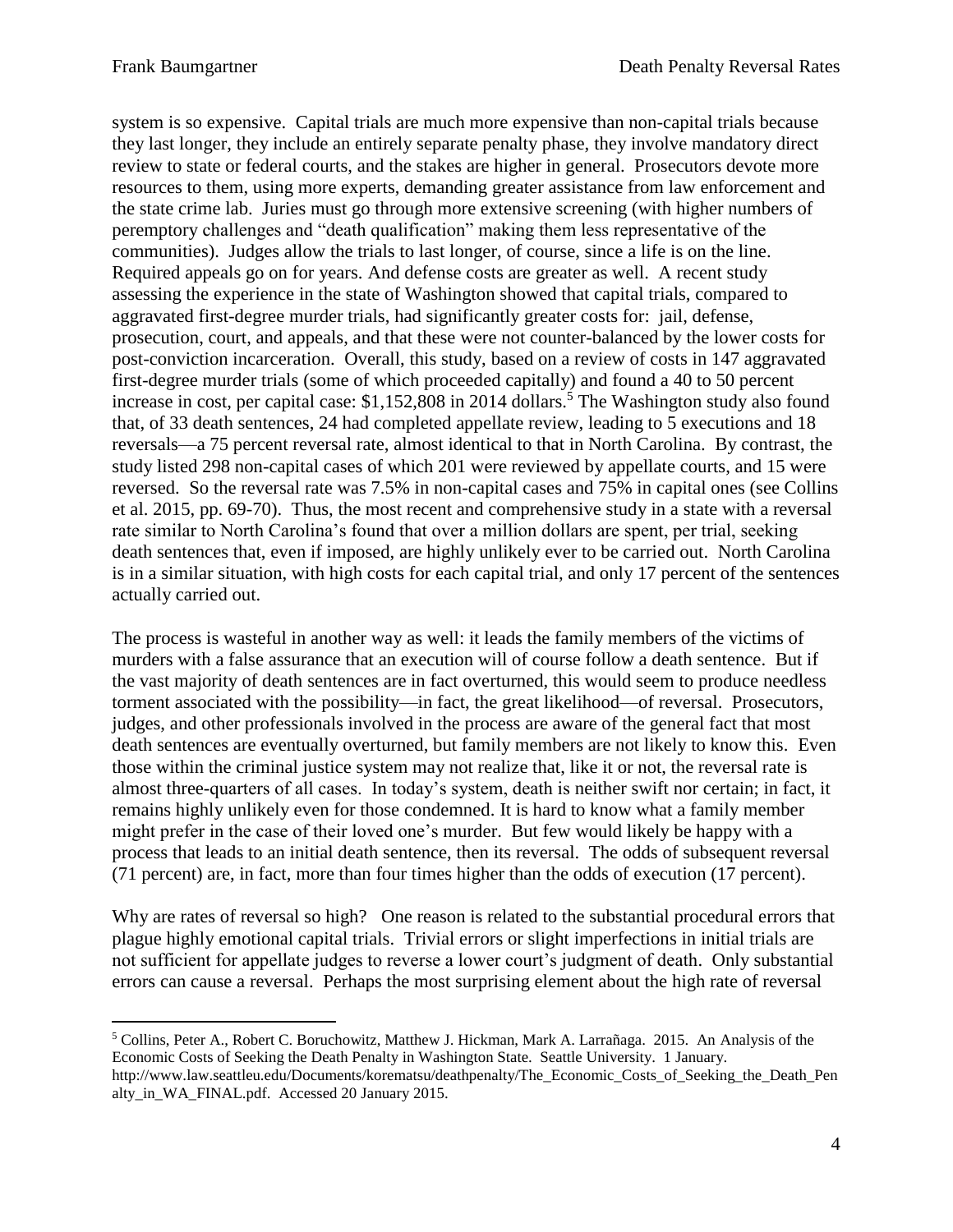in North Carolina's death penalty system is that this number is not far different from the national average. We all know that no government institutions are perfect, but this rate of error, quite typical of the national average, is substantial. No one would argue that it is desirable. We should debate whether it is acceptable.

#### **Amount of Time on Death Row**

North Carolina's current death row inmates have been on death row for over 16 years, on average. With few inmates being sentenced to death, and no executions since 2005, the population of death row is "aging in place." While the average of current death row inmates is 16 years, over time there has been a wide range of lengths of stay. Daniel Webster served just 19 days, from October 18, 1977 until his suicide on November 6; similarly, Rayford Piver served just over seven months before his suicide in 1988. Most serve considerably longer periods, including those who are eventually exonerated (10 years on average, including one case of almost 30 years), who have their sentence commuted by the governor (8 years), or who receive a sentence less than death after a subsequent trial (5 years), or those resentenced to life in prison (6 years). Those executed range from 2 years 7 months to over 22 years on the row, with an average period of over ten years. Those currently serving have served an average of over 16 years, with a range up to 30 years. Norris Taylor died on death row in 2006 at the age of 61 after spending over 26 years on death row; Ernest McCarver also served over 26 years before dying on death row in November 2014. Henry McCollum served over 29 years on death row before being released in 2014 on the grounds of innocence. Table 4 shows the figures.

|                                          | Number         | <b>Years on Death Row</b> |      |      |
|------------------------------------------|----------------|---------------------------|------|------|
| Disposition                              | of Inmates     | Mean                      | Min  | Max  |
| Ever sentenced to death                  | 401            | 10.9                      | 0.05 | 30.2 |
| Currently serving on death row           | 150            | 16.3                      | 0.74 | 30.2 |
| Removed to jail pending new trial        | $\overline{2}$ | 13.3                      | 11.4 | 15.3 |
| Sentence commuted by Governor            | 5              | 8.0                       | 1.6  | 10.6 |
| Found not guilty in subsequent trial     | 8              | 9.9                       | 2.1  | 29.9 |
| Resentenced to a sentence less than life | 10             | 5.2                       | 1.9  | 11.8 |
| Resentenced to life in prison            | 153            | 6.2                       | 0.98 | 25.9 |
| Died in prison of natural causes         | 24             | 10.9                      | 2.9  | 26.5 |
| Suicide in prison                        | 6              | 5.7                       | 0.05 | 13.6 |
| Executed                                 | 43             | 11.0                      | 2.6  | 22.4 |

Table 4. Time Spent on Death Row

Years on death row for those remaining there is calculated from December 31, 2014; for all others it is the date of their removal from death row.

Figure 1 illustrates the data presented in Table 4. Part A shows the overall distribution of time on death row for all inmates ever condemned; B for those whose sentences were later reversed; C for those executed; and D for those who remain on death row today.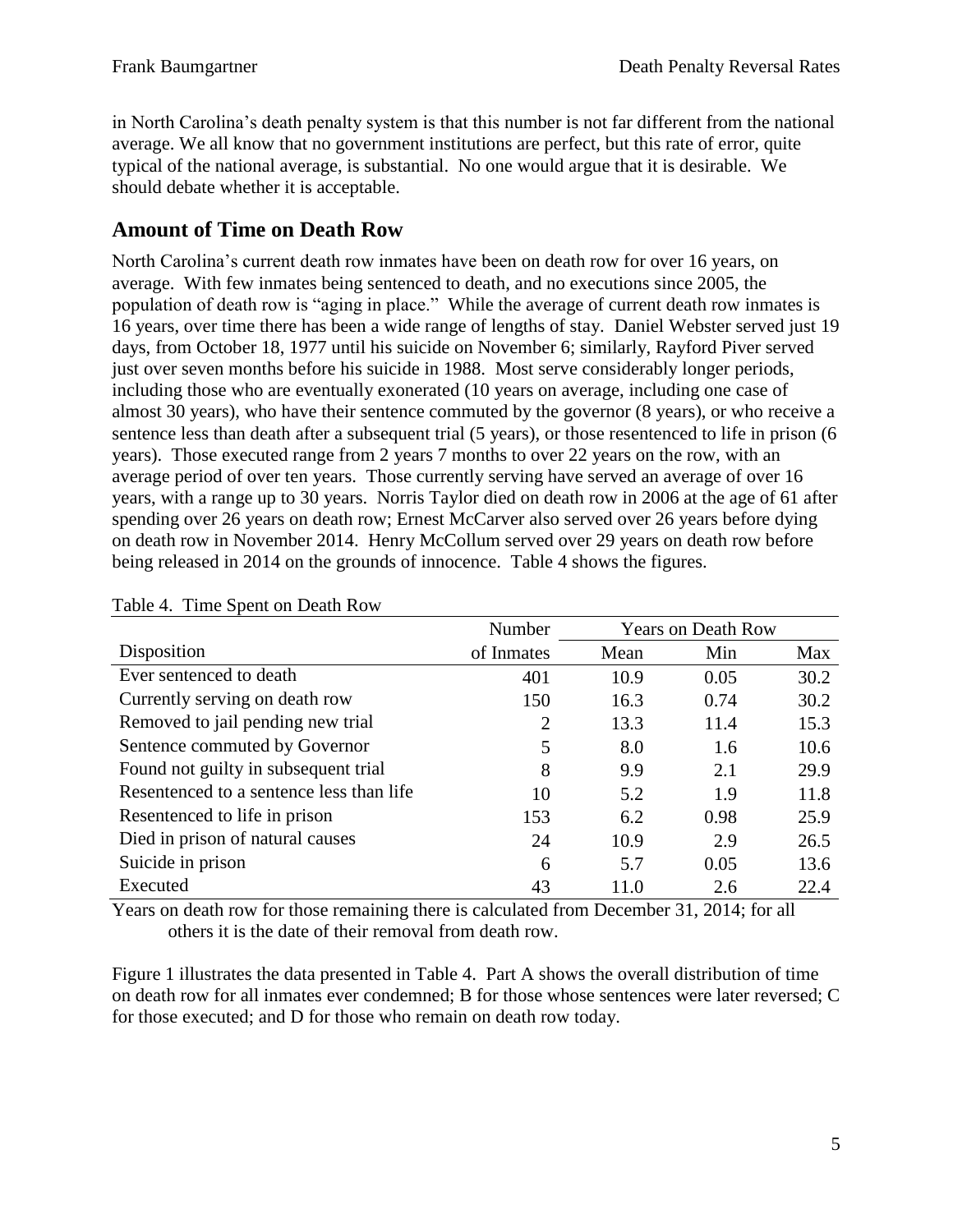

# Figure 1. Years on Death Row

The death row population is clearly made up of distinct groups. Among those whose sentences were eventually reversed, reversal came after fewer than 4 years, on average. The median number of years served among this group was 3.8, and 60 percent served fewer than five years on death row. Of course, the figure also shows a "long tail" of inmates eventually removed from death row, but only after 10 years or more. The extreme case is that of Henry McCollum. Sentenced to death on October 25, 1984, he served 10,905 days on death row before being released on September 3, 2014: just under 30 years. He was innocent of all charges. (Leon Brown, also sentenced to death in 1984, had his sentenced reduced to life in prison after three years on death row.)

The 43 inmates who have been executed served an average of 11 years on death row. The vast majority of current death row inmates have been there much longer than that. In fact, 41 inmates have already served 20 years or more. With few inmates entering the system because of dramatically reduced rates of death sentencing and no executions since 2006, North Carolina's death row is aging, slowly but surely.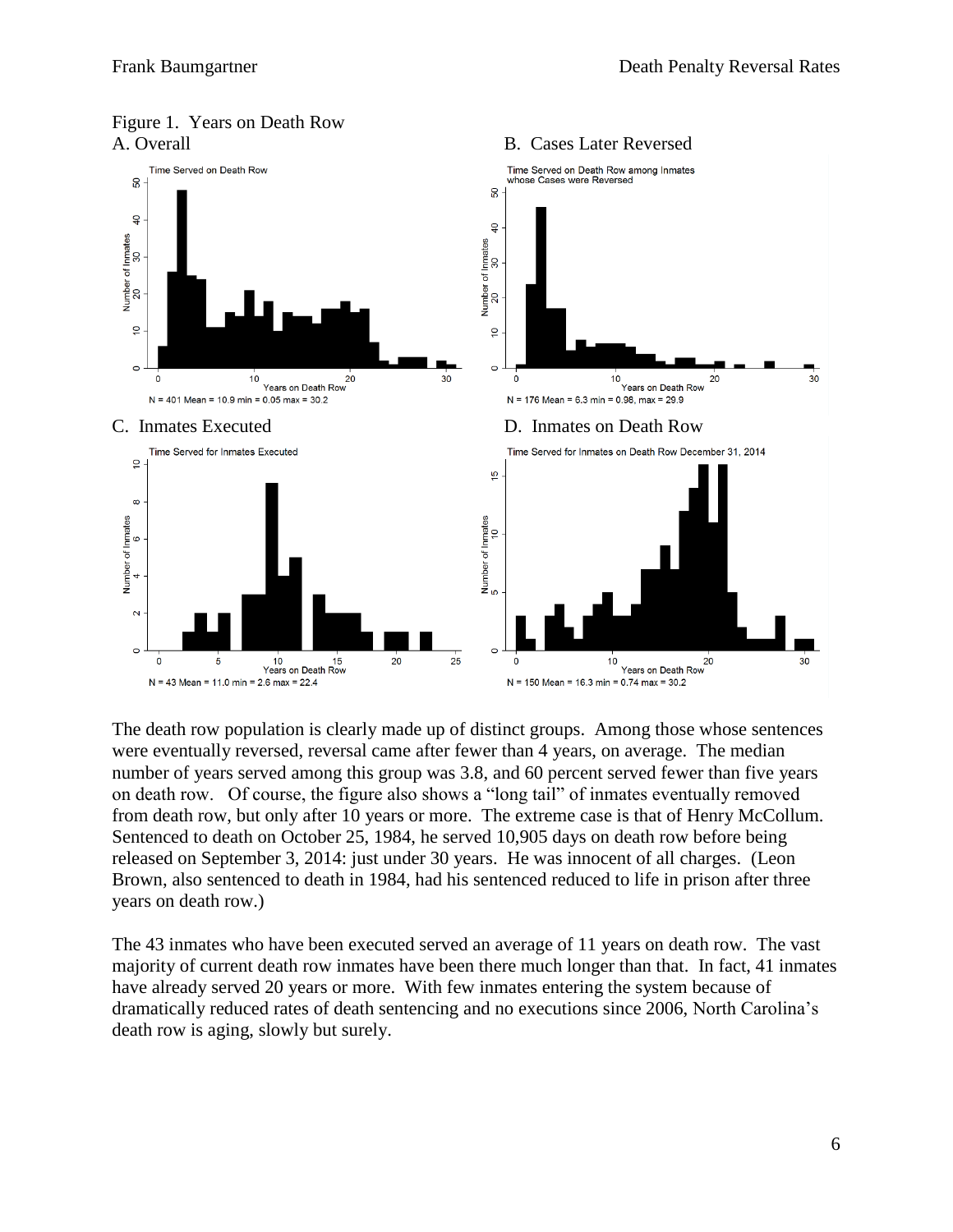Figure 2 shows the developing age issues on death row. Part A shows how old inmates were at the date of their death sentence, and Part B the age of current death row inmates as of December 31, 2014.



Leon Brown was not yet 17 years old when sentenced to death; Freddy Lee Stokes and Richard Wayne Joyner were not yet 18; they each served several years before being removed from death row. Brown, of course, was actually innocent of the charges and was released from prison entirely in 2014, at age 47. William Quentin Jones was 19 years old when sentenced to death in 1987 and was executed in 2003 at age 34; of course for all these inmates their age at the time of the crime was lower than when admitted to death row. The US Supreme Court ruled that the execution of juveniles was unconstitutional in its *Roper v. Simmons* decision in 2005. At that time, North Carolina was one of 12 states with juvenile inmates on death row; Lamorris Chapman, Travis Walters, Thomas Adams, and Kevin Golphin were removed from death row as a result of this decision. Leon Brown had been removed from death row because he was found guilty of rape, but not murder, in his second trial after his first death sentence was vacated. As in other states that have traditionally been significant users of the death penalty, juveniles have not been spared in North Carolina. Half of those sentenced to death since 1976 have been under the age of 30. Half of those currently on death row today are over the age of 48. Blanche Moore (81) and Jerry Cummings (75) are the oldest inmates and are joined by six additional inmates over the age of 65, as Figure 2B makes clear.

Over 70 percent of death sentences are later overturned. Executions follow death sentences in just 17 percent of cases. Most inmates currently on death row have been there longer than those who were previously executed. The young are sentenced to death but those on death row are middle-aged. How did these trends develop? One important place to look is at a series of reforms that have restricted the applicability of the death penalty, given prosecutors the discretion not to seek death if they do not believe the case is truly atrocious, and produced a dramatic decrease in the rate at which homicides translate into death sentence.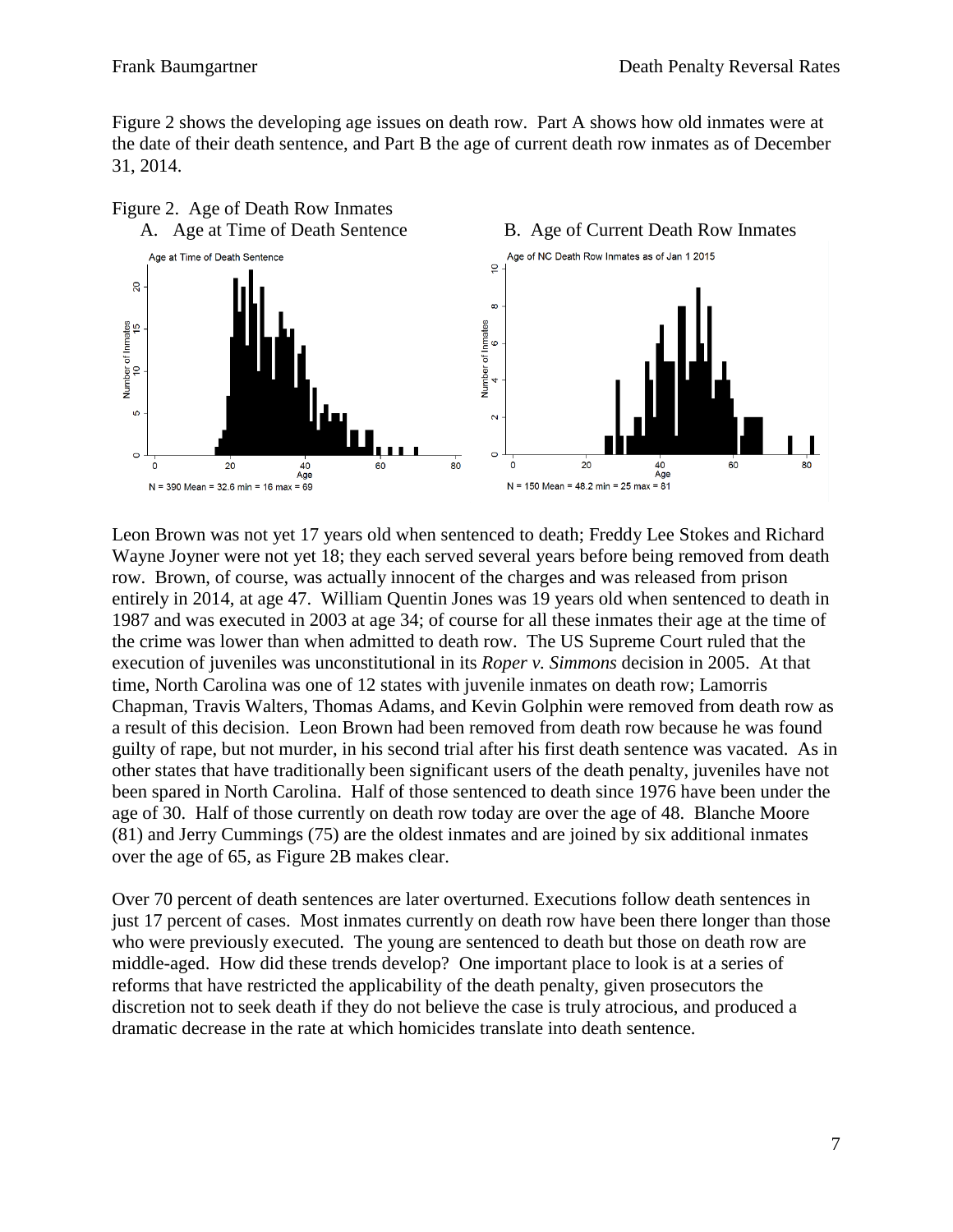#### **Three Periods of North Carolina's Death Penalty**

Three periods characterize the state's use of capital punishment. From 1976 to about 1990, death sentences became more common even as the homicide rate was in decline. During the 1990s and until about 2000, both homicides and death sentences were particularly common. Following from the late 1990s or early 2000s, both have declined dramatically. Figure 3 shows the homicide rate (homicides per 100,000 population) and the death sentence rate (sentences per 100 murders) since 1976.

Figure 3. Homicide Rate and Death Sentence Rate since 1976.



1976 saw 609 homicides in North Carolina, or about 11 per 100,000 population. That number declined to about 8 per 100,000 by 1983 before beginning to rise again after 1989. Since 1993 it has been on a steady decline, from 11.3 (785 homicides) to just 5.0 (473 homicides) in 2013, the last year with data available. Death sentences followed a pattern relatively unrelated to homicides in the early years, and represented very low absolute or relative numbers: never more than 10 death sentences per year before 1982, always less than two percent of the number of homicides in any given year. Use rose dramatically in the 1980s and through the 1990s, reaching as many as 34 death sentences, or 5 percent of homicides, in 1995. Since this date, death sentences, like homicides, have declined dramatically, in particular after certain reforms in the early 2000s took effect.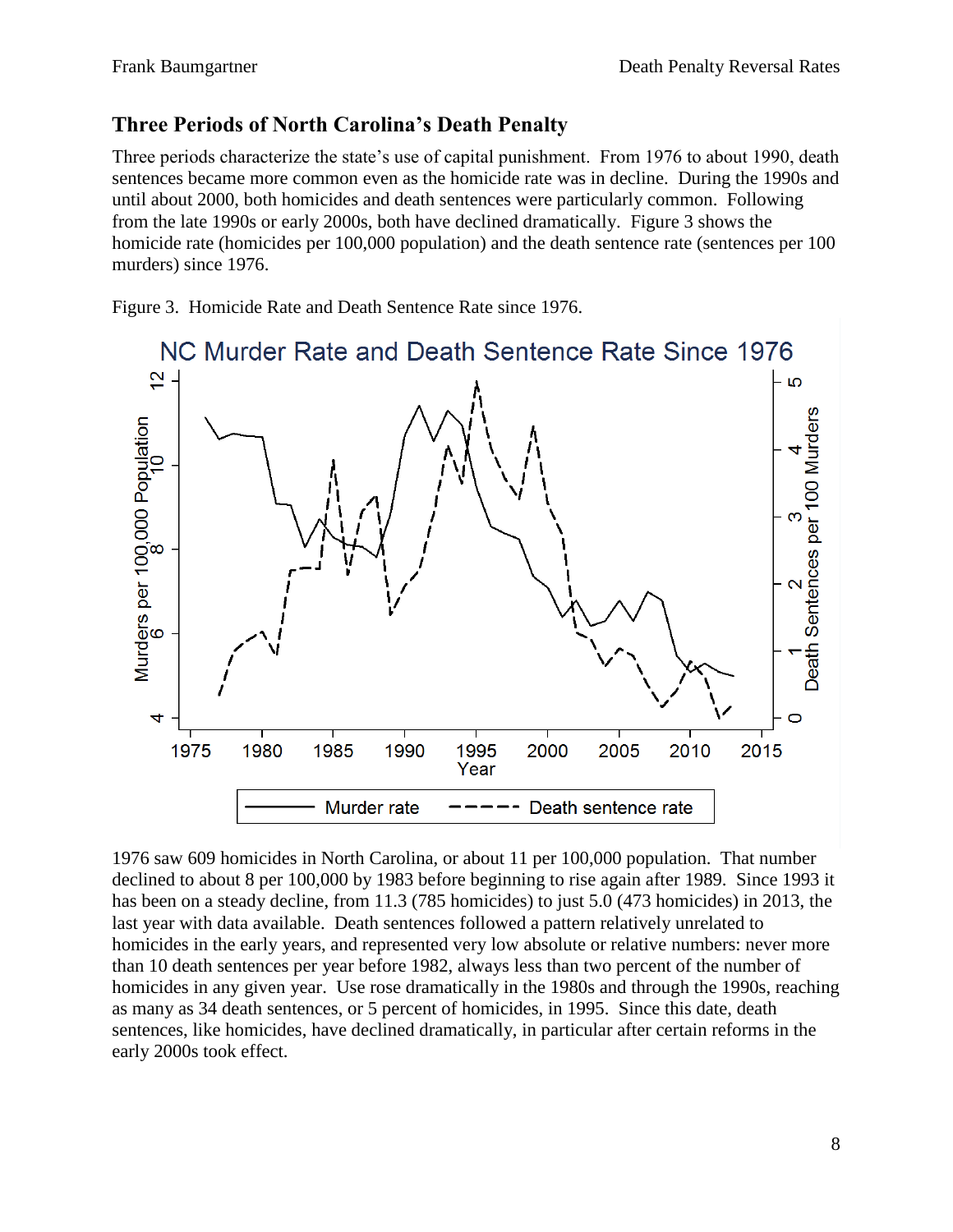Before 1990, the murder rate was declining but North Carolina was ramping up its newly revised death penalty. Use of capital punishment accelerated dramatically when the murder rate rose in the 1990s, reaching a point where sentences reached above 30 per year, averaging more than 22 in the period from 1990 through 2001 (more than double the average number in 1977-1989). Beginning in about 1994, the murder rate began to decline, in a generation-long trend that continues to this day. This decline has transformed the politics of the death penalty. As the rate of homicide has declined, so has the relative use of the death penalty. Combining the declining rate of death sentences per homicide, and the declining homicide rate, we have seen a virtual abandonment of the death penalty in North Carolina. The vast bulk of those individuals on death row were sentenced under laws that have since been substantially revised, as shown in the following section.

Figure 4 shows the number of capital trials, death sentences, and executions over time.<sup>6</sup>



Figure 4. Capital Trials, Death Sentences, and Executions.

<sup>&</sup>lt;sup>6</sup> The total number of death sentences reflected in Figure 4 is 450; higher than the 401 inmates condemned shown in tables and figures above. This is because many inmates were sentenced multiple times to death. With 70 percent of death sentences reversed, many have been reimposed. For example, Randy Joe Payne was sentenced to die on January 25, 1985, again on February 11, 1988, and again on September 28, 1992. He committed suicide while on death row on August 28, 1998. Ricky Lee Sanderson, similarly had three death sentences (6/2/86, 6/30/91, and 11/3/95) before being executed in 1998. Sanderson was the killer of 16 year old Suzi Holliman, whose father L. Hugh later ran successfully for NC House of Representatives. Sanderson had dropped all appeals partly based on his desire to see the Holliman family avoid the anguish of further appeals, and Holliman personally witnessed the execution of his daughter's killer. Holliman rose to be Majority Leader in the House, but was later targeted in his reelection campaign for his support of the Racial Justice Act and lost his seat in 2010. The campaign posters used against Holliman featured a picture of Henry McCollum and the phrase "Keep death row inmates where they belong and get rid of criminal coddler Hugh Holliman."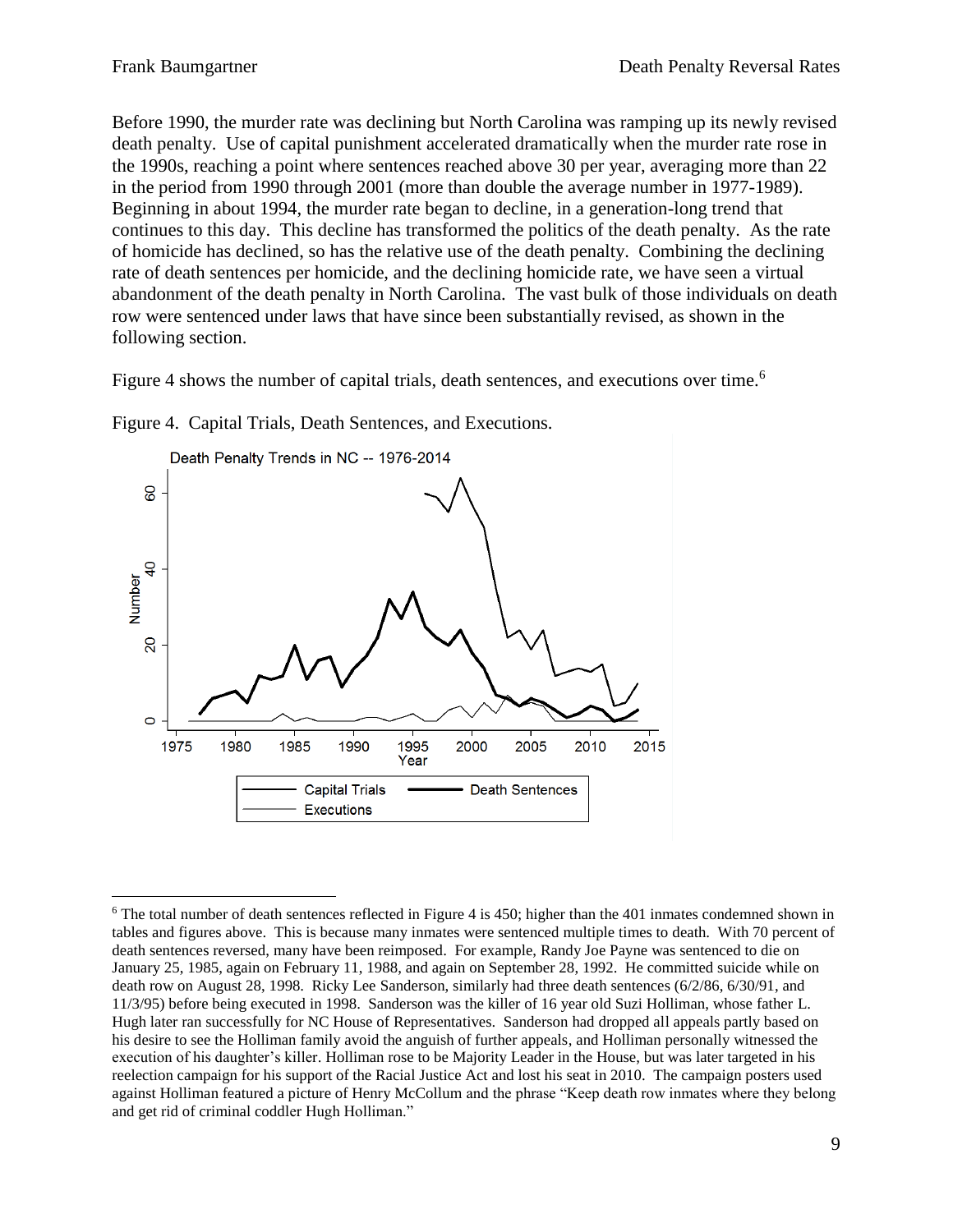Executions have been extremely rare in North Carolina except for a short period in the late-1990s and early 2000s. The number of death sentences can clearly be seen to peak in the mid-1990s, declining dramatically since then. Capital trials, which are available only since 1996, show the most dramatic decline. Executions, of course, have always been rare, as discussed below. Why did prosecutors seek the death penalty so much during the 1990s and so rarely today? One reason might be a NC Supreme Court decision in *State v. Case*<sup>7</sup> in which the defendant, Jerry Douglas Case, appealed his death sentence. Mr. Case had accepted a plea agreement to first-degree capital murder with an understanding that the prosecutors would not present evidence of further aggravating circumstances beyond just a single one. In the penalty phase, in spite of this agreement, Mr. Case was sentenced to death anyway. Mr. Case had second thoughts about the bargain he had accepted, and appealed his death sentence, as was his automatic right. The court ruled:

It was error for the State to agree not to submit aggravating circumstances which could be supported by the evidence…. The decision as to whether a case of murder in the first degree should be tried as a capital case is not within the district attorney's discretion. … This is so in order to prevent capital sentencing from being irregular, inconsistent and arbitrary. If our law permitted the district attorney to exercise discretion as to when an aggravating circumstance supported by the evidence would or would not be submitted, our death penalty scheme would be arbitrary and, therefore, unconstitutional. Where there is no evidence of an aggravating circumstance, the prosecutor may so announce, but this announcement must be based upon a genuine lack of evidence of any aggravating circumstance (*State v. Case*, p. 58, internal citations omitted).

The logic of this decision was remarkable in that Mr. Case had actually benefitted from the plea agreement. Though it did not work out for him in the end (he was sentenced to death in any case), the agreement by prosecutors to withhold evidence about further aggravating circumstances can be considered to have reduced the likelihood of a death sentence. With the court ruling that prosecutors cannot make agreements with capital defendants that help the defendant, the ruling was clear, and prosecutors responded very high numbers of capital prosecutions, as the court demanded.

A second reason for the high numbers of prosecutions in the 1990s may, paradoxically, be the imposition in 1994 of Life Without Parole (LWOP) for first-degree murder convictions. This meant that the difference between a second-degree murder conviction, which might involve a penalty leading eventually to parole after 15 years, and first-degree, which would involve no opportunity for parole, further tied the hands of prosecutors who might have been willing to consider a plea to second-degree murder in some cases. By making starker the difference between first- and second-degree murder cases, prosecutors had few incentives to agree to a second-degree murder deal. By clarifying in *State v. Case* that all aggravating evidence must be presented to a jury, the court made clear its seriousness of intent in insuring that North Carolina's death penalty be protected from accusations of arbitrariness. The result of these dual factors was a long period when the death penalty became much more common that it was before, or has been since. Prosecutors pressed capital cases vigorously until the law was changed in 2001 giving

 $\overline{a}$  $7$  410 S.E.2d 57 (1991).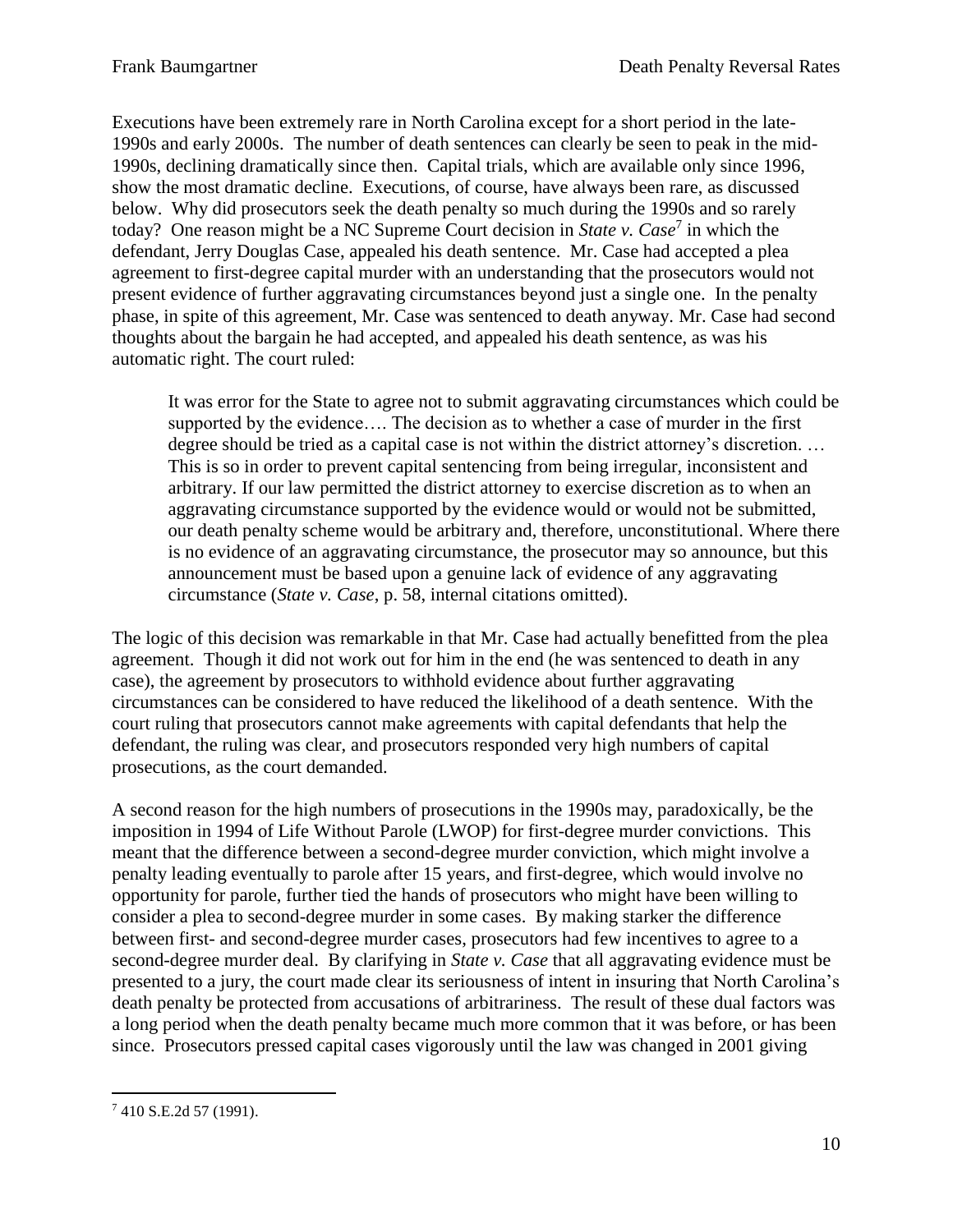them the freedom not to do so if they felt the case did not merit it. Capital prosecutions plummeted immediately.

Figure 5 shows the numbers of death sentences annually for three periods: before 1990, during the 1990s until 2001, and for the period after 2001. Part A shows the simple counts, and Part B shows the number of death sentences per 100 homicides. Note that as the number of homicides declined, so too did the rate at which homicides were translated into death sentences, leading to an even more dramatic decline in death sentences. Death sentences per 100 homicides declined by 81 percent (from 3.42 to 0.66), and death sentences declined by 84 percent (22.4 to 3.5) from the 1990-2001 period to 2002-2013. Of course, Figure 4 above showed that capital trials had declined even more starkly, from more than 60 in the late 1990s to fewer than 10 in 2012 and 2013 combined.





With an 84 percent decline in the average number of death sentences per year, North Carolina went from one of the most prolific users of the penalty to a position far below the national average. With each year that passes, the state drops further behind Texas and other more prolific users of death. With 43 executions, the state is ranked  $9<sup>th</sup>$  nationally in the number of executions since  $1977.8$  With Arkansas, it is among just two states in the top 15 to have had no executions since 2010. With no executions since 2006, and very few death sentences, North Carolina has shifted even more quickly than the nation as a whole away from capital punishment.

Death sentences have never been very common, compared to homicides. Even at the period of peak usage, only once did the number of death sentences reach five percent of the number of homicides, and overall average is just about two percent, and consistently below one percent since 2006. Rather than steady and predictable usage, we see rather a surge in use of the death penalty during the 1990s. As of 1990, exactly 100 individuals had been condemned to death; by 2000, the number was 345, and only 56 more have been added since then. Figure 6 shows the outcomes of death sentences issued in each year since 1977.

 $\overline{a}$ <sup>8</sup> Se[e http://www.deathpenaltyinfo.org/number-executions-state-and-region-1976.](http://www.deathpenaltyinfo.org/number-executions-state-and-region-1976)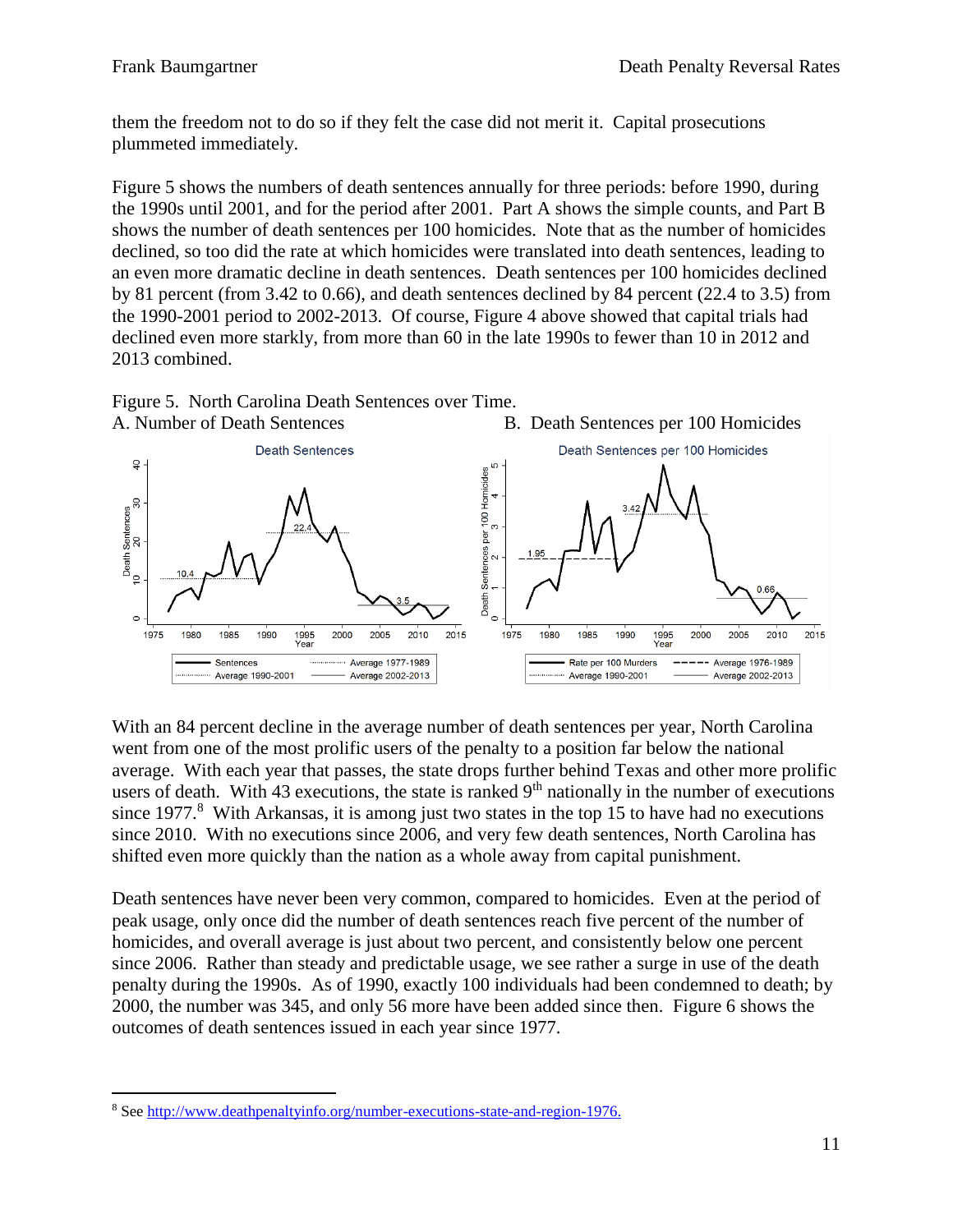

Figure 6. Death Sentence Outcomes over Time.

Figure 6 shows the outcome for each death sentenced handed down since 1977; all 401 death sentences are accounted for. Reading up at the year 2014, the figure shows that 30 inmates had died on death row from natural causes or suicide; looking back over time at that dotted line shows the number of inmates in that category for any point in time. The thin solid line shows the number of inmates executed: 43 as of 2014, and a flat line back until 2006. The number of executions, in fact, rose sharply only from 1997 (at which point 8 had been executed) to 2006 (43). In less than 10 years, 35 were executed; no other decade saw as many as 10. The number of inmates whose sentences have been reversed is displayed in the thick black line; 176 inmates as of 2014. Finally, the thinner solid line which peaks in the early 2000s is the number of inmates on death row as of that year: 152 as of 2014, reduced from 215 in 2001.<sup>9</sup>

Figure 6 makes clear that the number of death row inmates who have had their sentences reversed is now greater than the current population of death row. It also shows the large decline in the death row population, from its peak of 215 in 2001. With reversals increasingly common over time, but fewer and fewer death sentences occurring, it is a logical consequence to note that current death row inmates are going to continue to dwindle. In fact, as shown in the next section, they would not be there if they had been tried under current rules and procedures.

<sup>9</sup> Figure 6 includes the 2 inmates awaiting a new trial with the current death row inmates; otherwise the numbers for 2014 are identical as those in Table 1.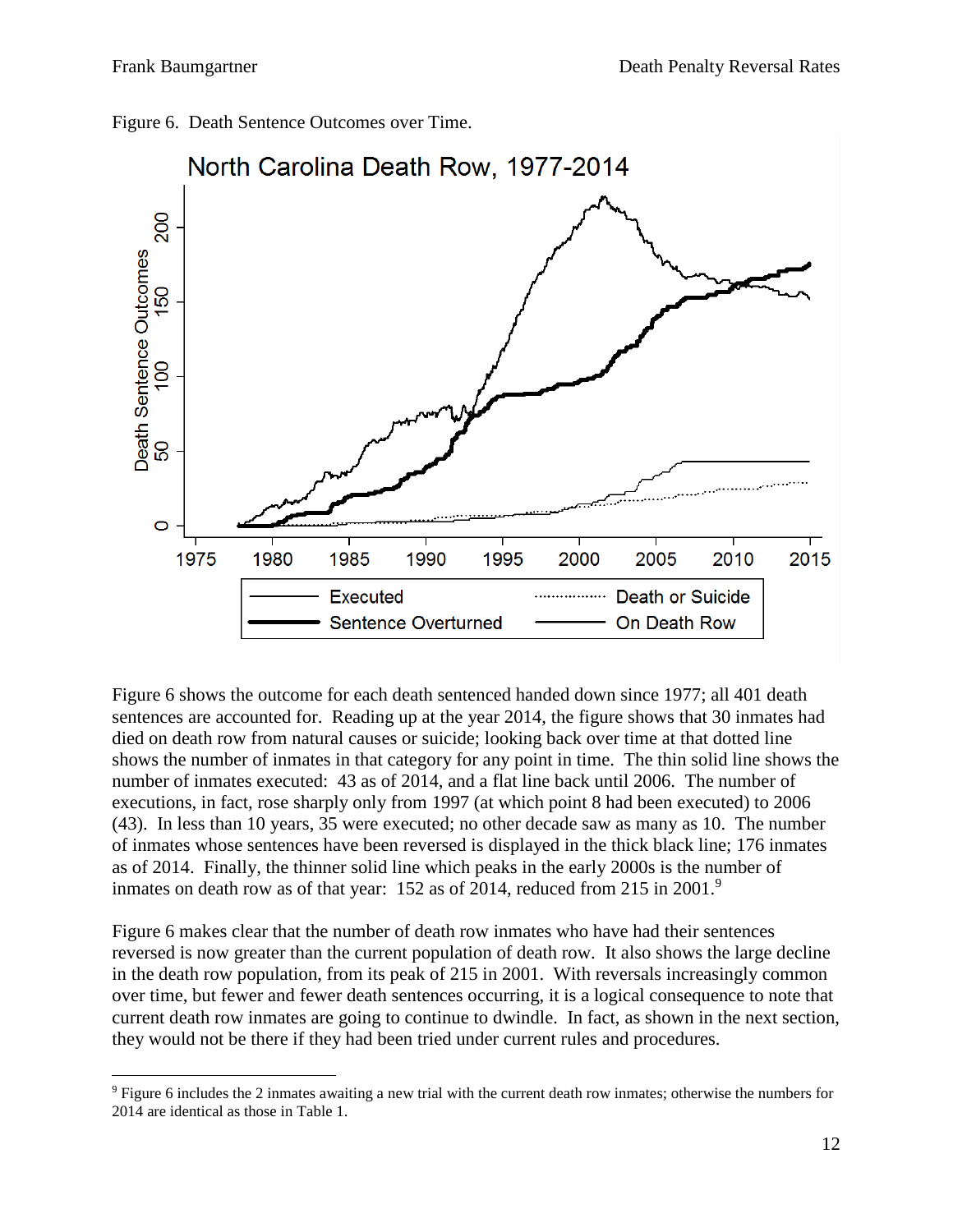### **Most Current Death Row Inmates Were Sentenced Under Laws We No Longer Condone**

Given the distinct periods when the death penalty has been used at such markedly different rates, and the recent decline in the use of capital punishment, it seems clear that many of those currently on death row must have been sentenced during a period and under a set of rules and norms that no longer apply. In fact, North Carolina has enacted a number of important new policies which have had the effect of reducing the use of the death penalty. While Figures 3 through 5 showed important changes in the rates at which we used the death penalty over time, Table 5 shows why. Beginning in 1994, North Carolina enacted a series of reforms which collectively had the effect of reducing dramatically the use of capital punishment. These reforms are listed in Table 5 along with their effective date and the number and percent of current death row inmates who were sentenced before that reform took effect.

|                                        |           | <b>Current Inmates Pre-Dating Reform</b> |     |  |
|----------------------------------------|-----------|------------------------------------------|-----|--|
|                                        | Effective |                                          |     |  |
| Reform                                 | Date      | N                                        | %   |  |
| Life without parole                    | 10/1/1994 | 31                                       | 21  |  |
| Post-conviction discovery              | 6/21/1996 | 67                                       | 45  |  |
| DA discretion                          | 7/1/2001  | 111                                      | 74  |  |
| <b>IDS</b> created                     | 7/1/2001  | 111                                      | 74  |  |
| Post-conviction DNA testing            | 10/1/2001 | 113                                      | 75  |  |
| Pre-trial open file discovery          | 10/1/2004 | 124                                      | 83  |  |
| Eyewitness identification reform act   | 3/1/2008  | 136                                      | 91  |  |
| Electronic recording of interrogations | 3/1/2008  | 136                                      | 91  |  |
| Forensic science reforms               | 7/1/2011  | 144                                      | 96  |  |
| Total                                  |           | 150                                      | 100 |  |

#### Table 5. Major Reforms Affecting the Death Penalty

Figure 7 shows the 150 current death row inmates arrayed by date of arrival, with vertical bars representing each of the reforms listed in Table 5. As the table indicates, 111, or 74 percent of current inmates were already on death row before the two most important reforms were implemented: The creation of Indigent Defense Services, centralizing and professionalizing the representation of capital defendants throughout the state, and DA discretion, ended a system that had previously required capital prosecution for all first-degree homicides with any aggravating circumstance, no matter whether the local District Attorney believed the case merited it. Additional reforms have had important impacts on the death penalty. Figure 7 makes clear, however, that the vast majority of current death row inmates were sentenced under a system that did not provide the safeguards we now require. Of course, none of these reforms was made retroactive, so there will be no opportunity for current inmates to benefit from them.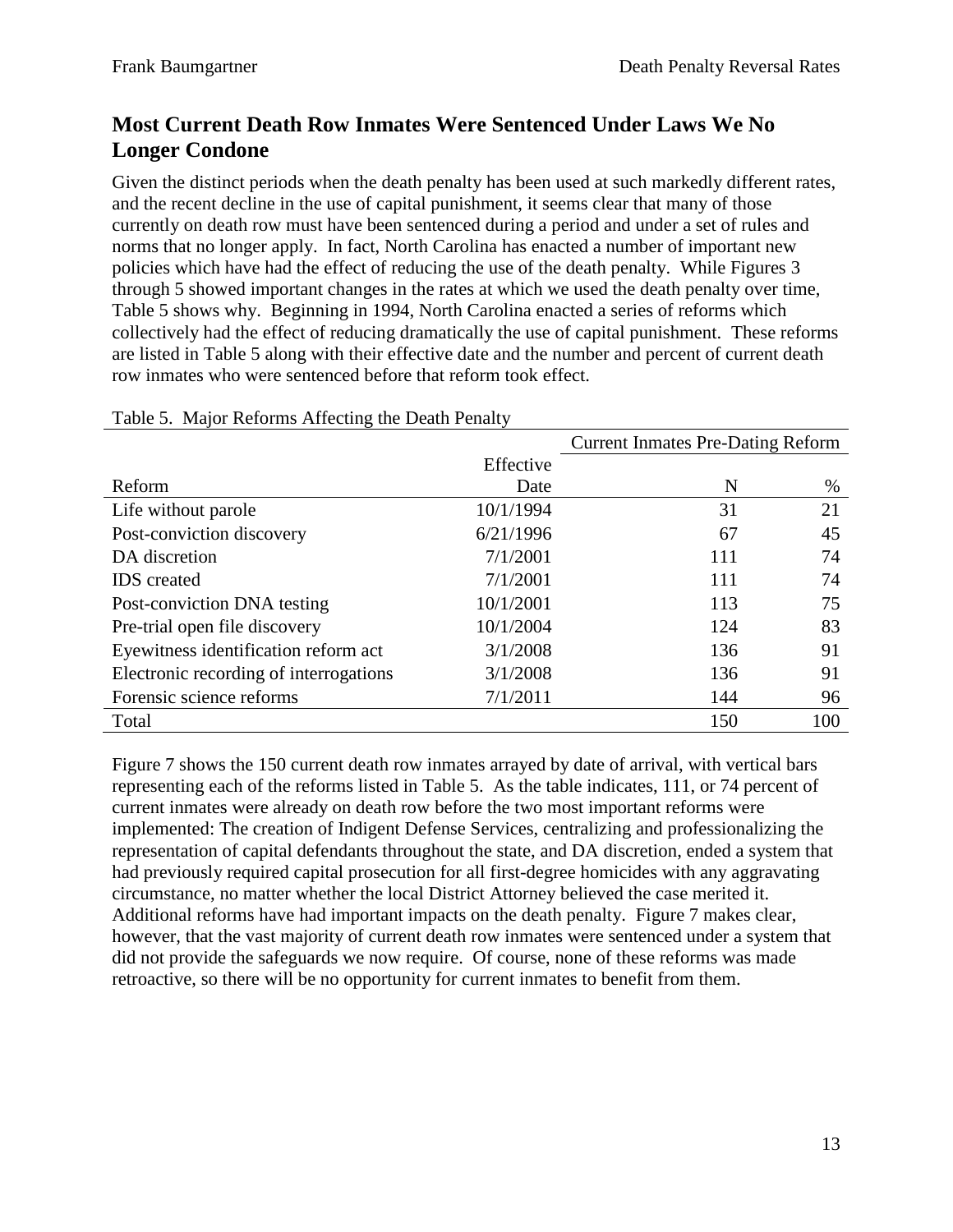



Figure 7 makes clear that by July 1, 2001, when District Attorneys were given the right to use their discretion about whether to seek death and when the state-wide Indigent Defense Services was created, already 111 of the 150 current death row inmates had been condemned.

One possible indication of the power of the 2001 change comes from comparing cases originally tried before 2001 but overturned after that date. In these cases, the DA would originally have been forced to seek death, but could use discretion about whether to seek it again. Forty-two cases fall into this category. Of these cases, the outcomes were as follows: In 30 cases, the prosecution did not seek death.<sup>10</sup> Five were allowed to plead to second-degree murder or less.<sup>11</sup>

 $\overline{a}$  $10$  Death penalty not sought by prosecutor (30 cases): Willie Lloyd, Bobby Harris, Michael Ward, Gary Long, Kevin Jones, Eddie Ivey, Carlos Canady, Anthony Craig, Francis Anthony, James Millsaps, Brandon Jones, Ronald Valentine, Ronald Poindexter, Parish Matthews, Michael Maske, Donald Scanlon, Todd Boggess, Michael Fullwood, Melvin Hardy, John Conaway, Elmer McNeill, Jimmy McNeill, George Goode, Kyle Berry, Ronald Rogers, Michael Pinch, Jamie Cheek, John Oliver, Isaac Stroud and Patricia Jennings.

 $11$  Plea agreement to second-degree murder or less (5 cases): Steven Bishop, Yahweh Israel, Marshall Gillespie, Jerry Hamilton, and Rex Penland,